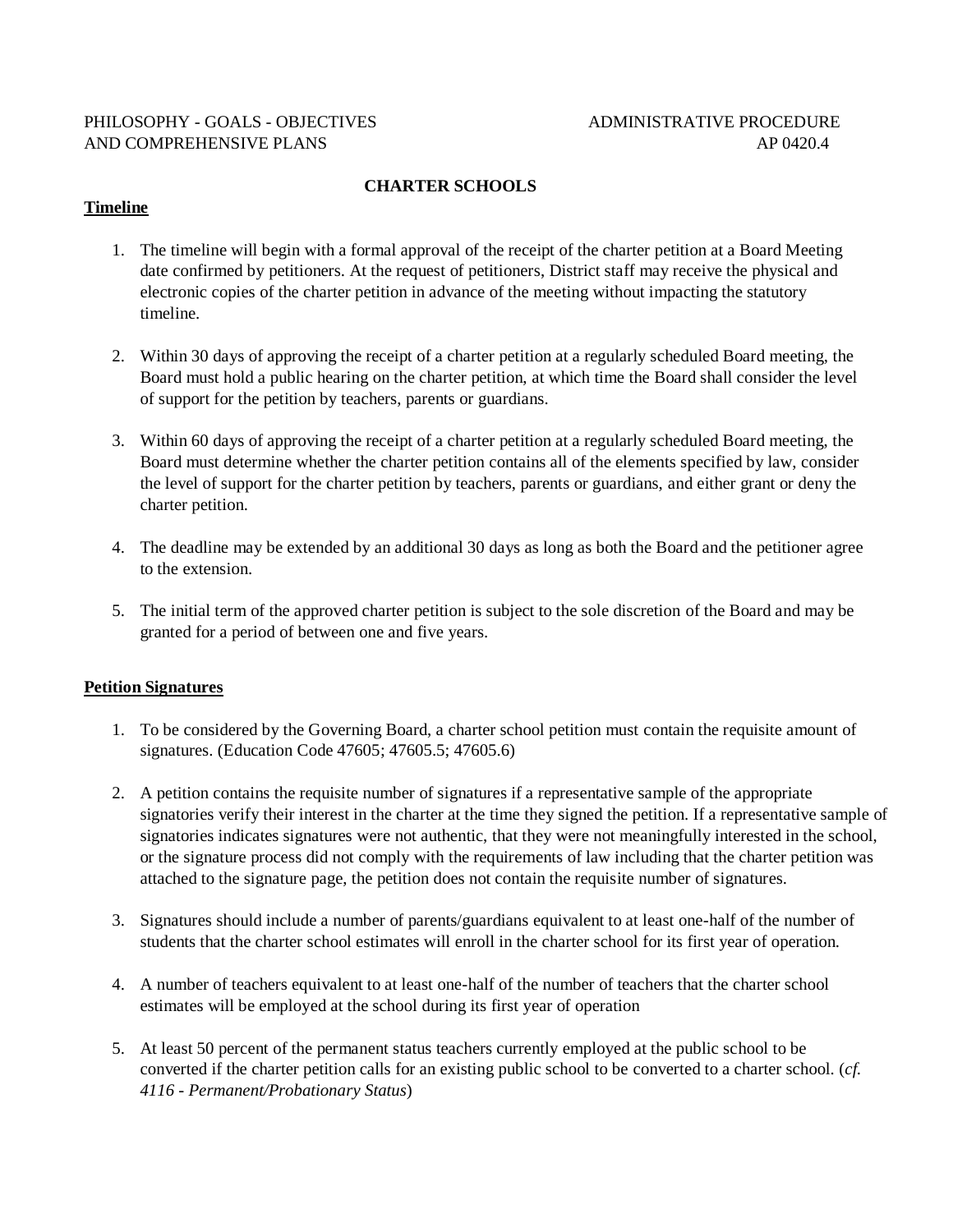6. In circulating a petition, the petitioners shall include a prominent statement explaining that a signature means the parent/guardian is meaningfully interested in having his/her child attend the charter school or, in the case of a teacher's signature, that the teacher is meaningfully interested in teaching at the charter school. The proposed charter shall be attached to the signature petition. (Education Code 47605).

# **Charter Provisions**

A charter petition shall include descriptions of all of the following: (Education Code 47605)

- 1. The educational program of the school, designed, among other things, to identify those whom the school is attempting to educate, what it means to be an educated person, and how learning best occurs. The goals identified in that program shall include the objective of enabling students to become self-motivated, competent and lifelong learners.
- 2. The measurable student outcomes identified for use by the charter school. "Student outcomes" means the extent to which all students of the school demonstrate that they have attained the skills, knowledge and attitudes specified as goals in the school's educational program.
- 3. The method by which student progress in meeting student outcomes is to be measured.
- 4. The location of each charter school facility that the petitioner proposes to operate.
- 5. The governance structure of the school, including but not limited to the process to be followed by the school to ensure parent/guardian involvement.
- 6. The qualifications to be met by individuals to be employed by the school.
- 7. The procedures that the school will follow to ensure the health and safety of students and staff. These procedures shall include the requirement that each school employee furnish the school with a criminal record summary as described in Education Code 44237.
- 8. The means by which the school will achieve a racial and ethnic balance among its students that is reflective of the general population residing within the district's territorial jurisdiction.
- 9. The manner in which annual, independent financial audits shall be conducted, which shall be in accordance with regulations established by the State Board of Education and employ generally accepted accounting principles, and the manner in which audit exceptions and deficiencies shall be resolved to the satisfaction of the Board.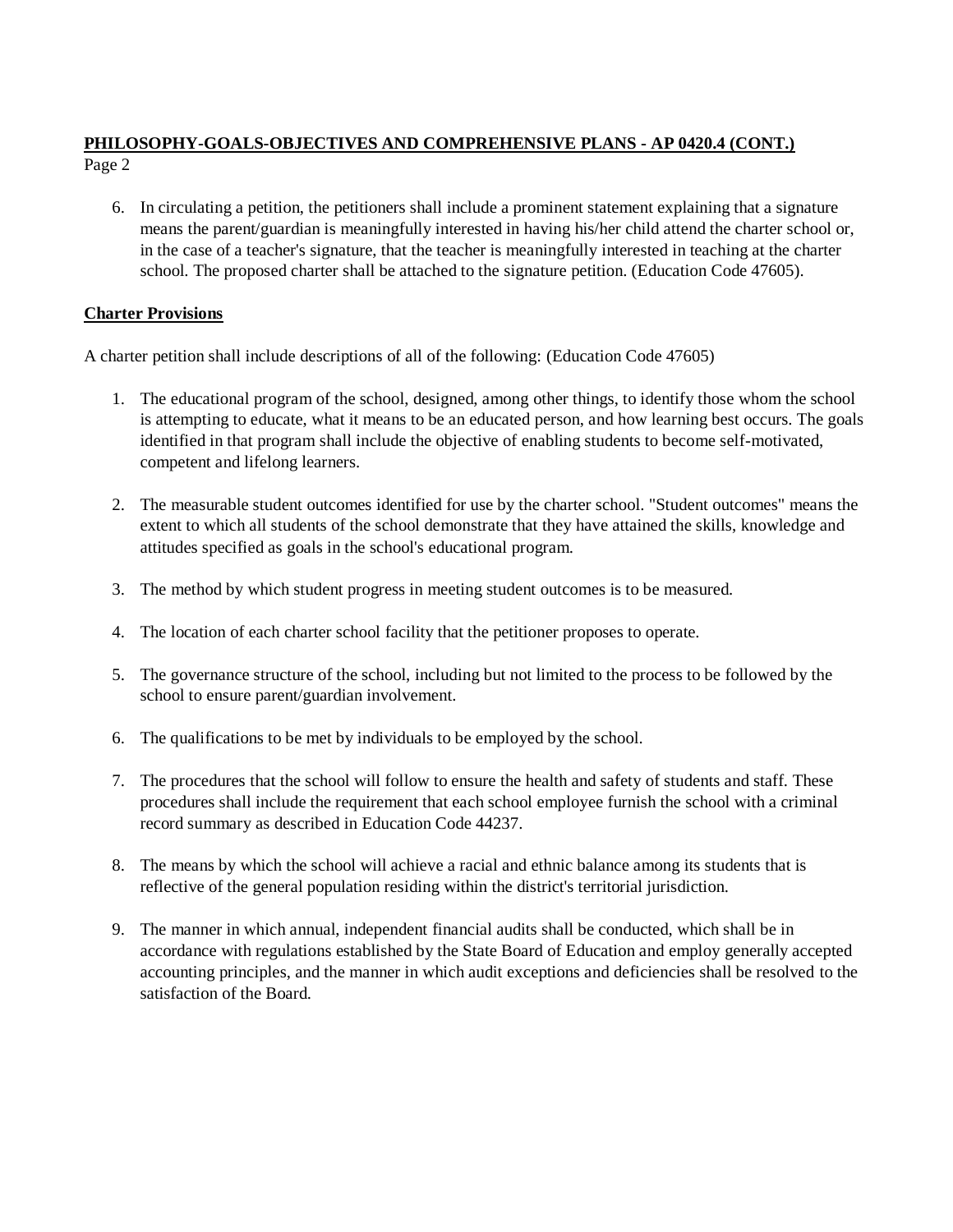- 10. The procedures by which students can be suspended or expelled. The expulsion policy must meet both State and Federal laws relative to mandatory expulsion offenses. (*cf. 5144.1 - Suspension and Expulsion/Due Process*)
- 11. The manner by which staff members of the charter schools will be covered by the State Teachers' Retirement System, the Public Employees' Retirement System or federal social security.
- 12. The procedures to be followed by the charter school and the Board to resolve disputes relating to provisions of the charter.
- 13. A declaration whether or not the charter school shall be deemed the exclusive public school employer of the employees of the charter school for the purposes of the Educational Employment Relations Act (Chapter 10.7 (commencing with Section 3540) of Division 4 of Title 1 of the Government Code.

# **Special Education**

- 1. The charter school shall establish LEA status for purposes of special education and shall not commence operation until confirmation of LEA status within a SELPA is provided. If the charter school elects to operate as a public school of the Oxnard Union High School District and Ventura County SELPA it shall have an agreement that details the arrangement.
- 2. Should the charter school desire to use a contract provider for special education functions including identification, assessment, service provisions, Individualized Education Program development or reviews, or any other compliance areas, the charter school will submit the proposed contract to the District who will review the proposed contract to assure it contains the levels of detail and direction of responsibility for such duties as required by special education Federal and State laws. The contract/MOU or other agreement shall include as much detail as required to outline and maintain compliance in all areas of required monitoring and Federal, State, SELPA and local district reporting requirements and staffing issues, as well as pertains to provisions of services. Such contracts shall also include all financial agreements and be aligned with the SELPA funding model plan for distribution of special education funding.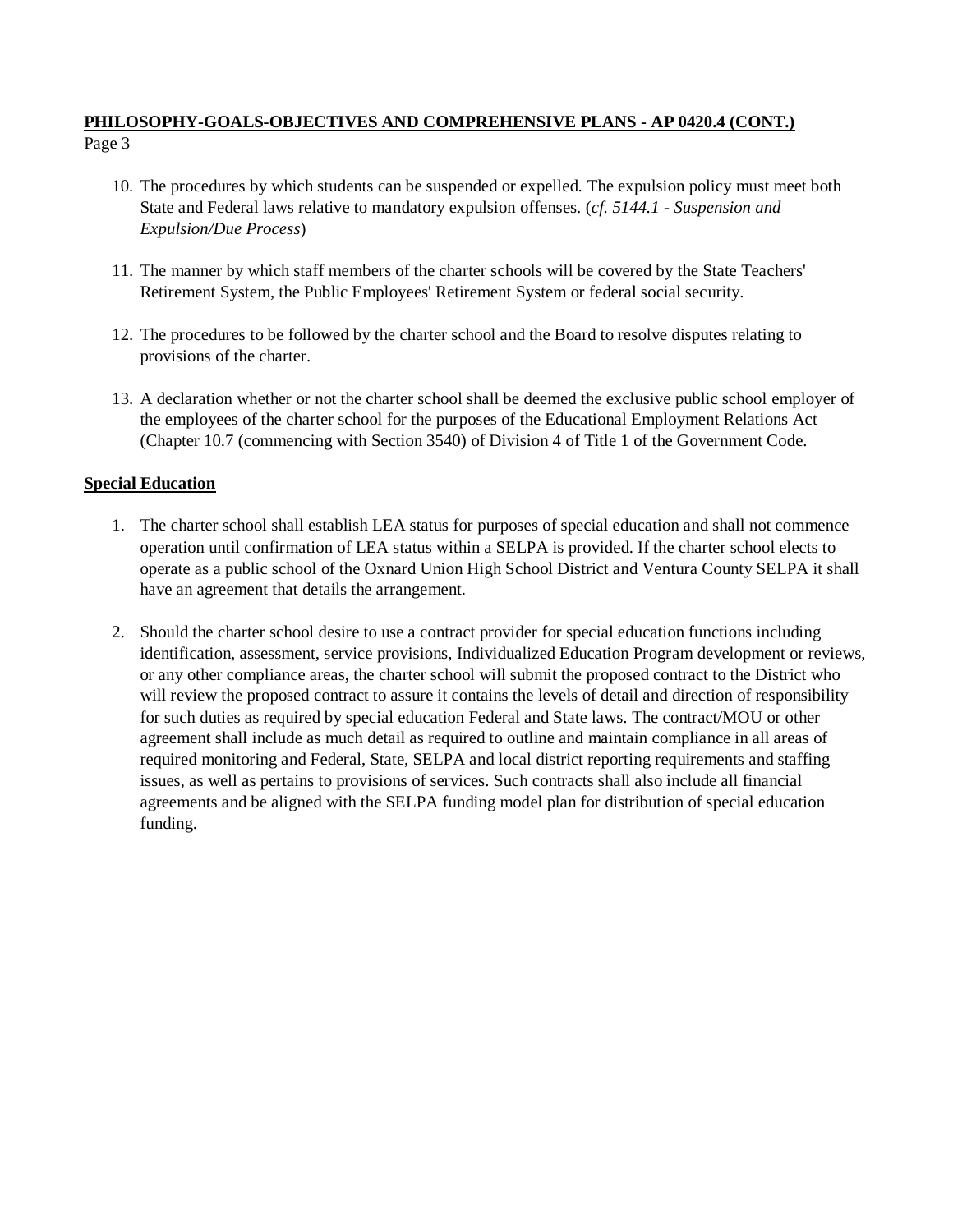# **Oversight**

- 1. The District at the expense of the charter school, shall oversee and monitor all charter school operations
- 2. The District may enter into an agreement with a third party, as an expense to the charter school, to oversee, monitor and report to the Board on aspects of the charter school's operation as necessary.
- 3. All financial reporting shall be performed using the State of California Standardized Account Code Structure *(SACS)* and attendant reporting forms including State adopted criteria and standards, annual budget, interim reports, and multi-year projections, all of which shall conform to the timelines required of K-12 school districts.
- 4. The charter school must maintain a budget that is viable in its totality for the duration of the charter and maintain a reserve for economic uncertainties consistent with CDE Criteria and Standards for School District Budgets.
- 5. The charter school shall be required to contract for an annual independent financial audit employing generally accepted accounting principles. The charter school shall select an audit firm with demonstrated experience in education finance acceptable to the District.
- 6. All public funds generated by the charter school shall be deposited into the County Treasury, and the charter school shall maintain a positive cash balance at all times.
- 7. If the charter school contemplates incurring debt, including loans from the State Treasury, it will be required to submit appropriate financial records and repayment plans to the District and obtain District approval prior to applying for such loans.
- 8. Charter Schools authorized by the Board will present an annual report to the Board detailing progress on items agreed upon and detailed in a memorandum of understanding.

## **Assurances**

Before granting a charter petition, the Board shall receive the following assurances:

1. The charter school shall be nonsectarian in its programs, admission policies, employment practices, and all other operations; shall not charge tuition; and shall not discriminate against any student or person on the basis of ethnicity, national origin, gender*,* gender identity, gender expression, or disability. The charter school shall offer at least the minimum amount of instructional time at a grade level or levels specified in Education Code 46201.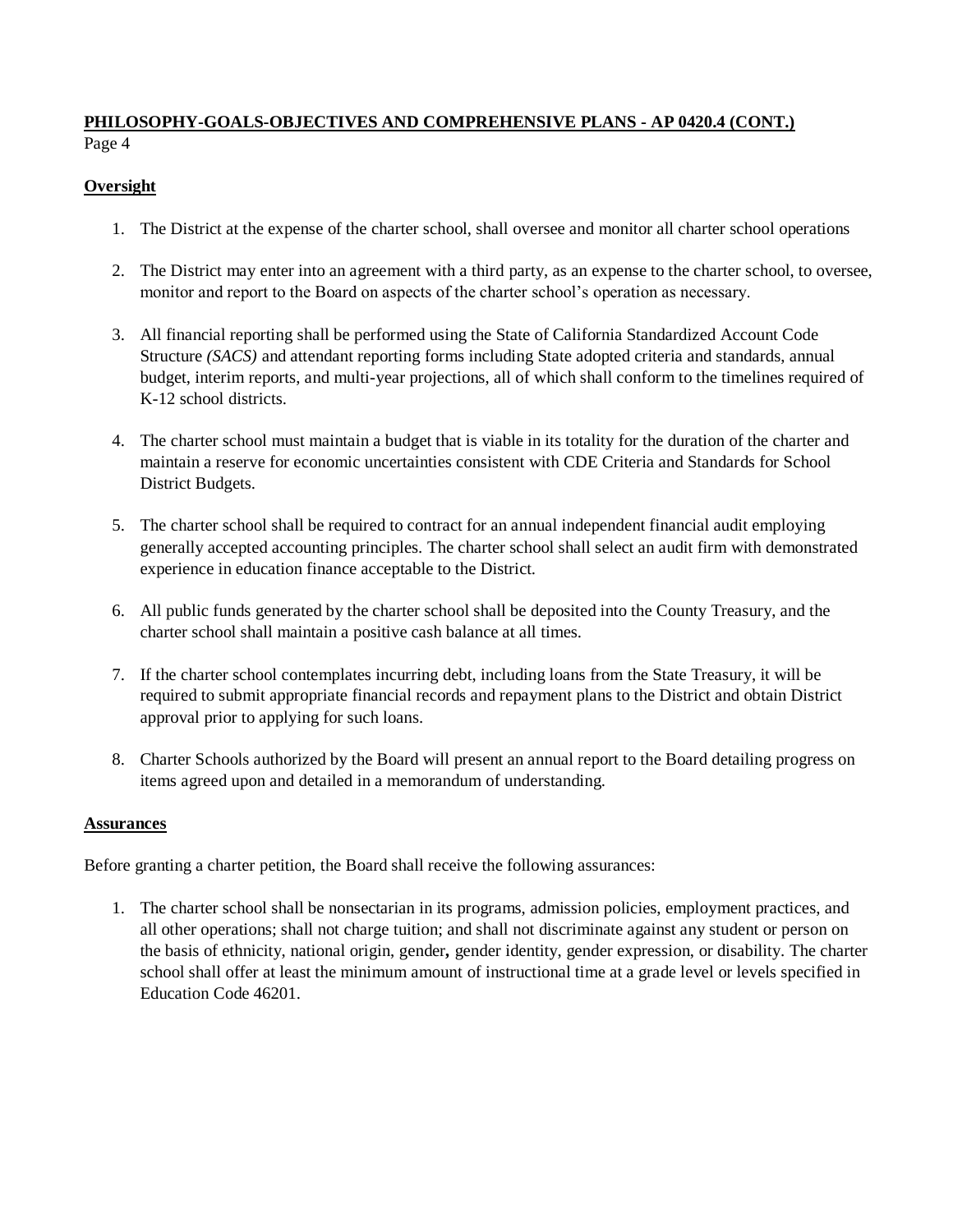- 2. Admission to a charter school shall not be determined according to the student's place of residence, or that of his/her parent/guardian, within California except that any existing public school converting partially or entirely to a charter school shall adopt and maintain a policy giving admission preference to students who reside within the school's former attendance area.
- 3. The charter school shall admit all pupils who wish to attend the charter school except when the number of pupils who wish to attend exceeds the school's capacity. However, only pupils who are residents of the county in which the charter is located or a county immediately adjacent to that county shall be eligible to participate in the charter school independent study program.
- 4. The petitioner(s) shall provide information regarding the proposed operation and potential effects of the school, including, but not limited to, the facilities to be utilized by the school, the manner in which administrative services of the school are to be provided, and potential civil liability effects, if any, upon the school and the county office of education.
- 5. The petitioner(s) shall provide financial statements that include the proposed first-year operational budget, including start-up costs, and cash flow and financial projections for the first three years of operation.
- 6. Teachers in the charter school shall be required to hold a Commission on Teacher Credentialing certificate, permit, or other document equivalent to that which a teacher in other public schools would be required to hold. These documents shall be maintained on file at the charter school and shall be subject to periodic inspection by the chartering authority.
- 7. The petitioner(s) shall comply with collective bargaining laws and declare whether it will be the exclusive public school employer of the employees at the charter school.
- 8. A charter school shall transmit a copy of its annual, independent, financial audit report for the preceding fiscal year, as described in subparagraph (I) of paragraph (5) of subdivision (b), to the County Office of Education, State Controller and the State Department of Education by December 15 of each year. This subdivision shall not apply if the audit of the charter school is encompassed in the audit of the chartering entity pursuant to Section 41020.

## **Disputes/Revocation**

The resolution of disputes between the charter school and the Board, including those pursuant to California Education Code Section  $47605.6(b)(5)(L)$ , shall be handled in the following manner:

1. The dispute shall be identified in written format by the administrator of the charter school and/or the staff member identified as the District contact person for the Board pursuant to California Education Code Section 47604.32(a). If the dispute could lead to revocation of the charter, this written overview of the dispute shall specifically note such.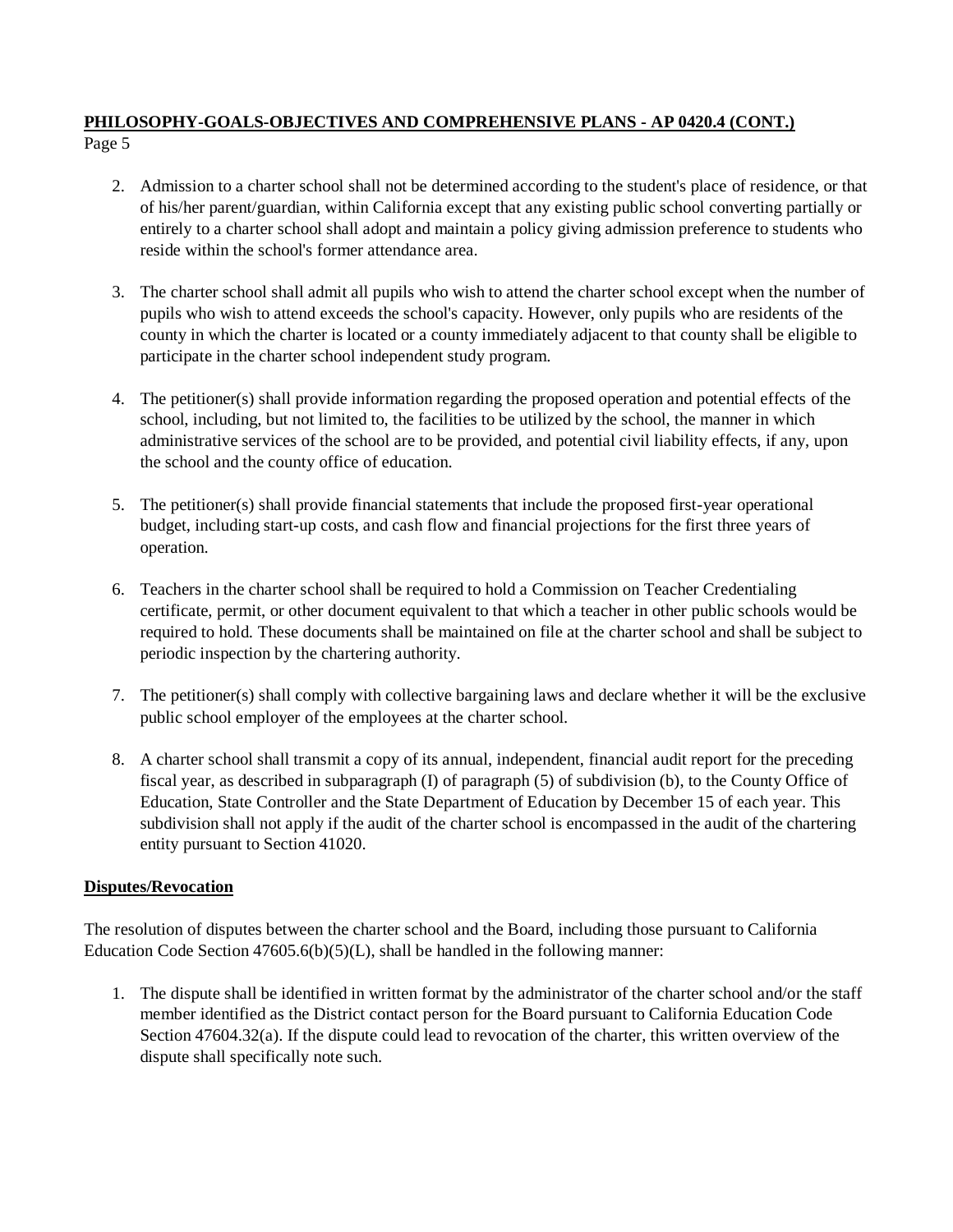- 2. The District contact person and the individual identified as the representative of the charter school board shall meet and make a good faith attempt to resolve the dispute. Failure of the charter school to promptly respond shall, in itself, be grounds for revocation of the charter pursuant to California Education Code Section 47605.3.
- 3. If the Board determines it has cause to revoke the charter, it shall notify the charter school and give the school a reasonable opportunity to cure the violation, unless the authority determines, in writing, that the violation constitutes a severe and imminent threat to the health or safety of the pupils. The Board shall determine the definition for "a reasonable opportunity to cure the violation", based on the characteristics of the problem.

# **Denial**

The Board shall deny a petition for the establishment of a charter school if it finds one or more of the following:

- 1. The charter school presents an unsound educational program for the pupils to be enrolled in the charter school.
- 2. The petitioners are demonstrably unlikely to successfully implement the program set forth in the petition.
- 3. The petition does not contain the number of signatures required.
- 4. The petition does not contain an affirmation of each of the following conditions:
	- a. The charter school shall meet all statewide standards and conduct pupil assessments pursuant to Education Code 60605 and any other mandated statewide standards authorized in statute or pupil assessment applicable to pupils in non-charter public schools. The charter school shall certify that its pupils have participated in the state testing programs specified in Education Code 60600 et seq., as a condition of apportionment of state funding.
	- b. The charter school shall consult regularly with its parents and teachers regarding the school's educational program
	- c. The charter school shall serve students in all of the grade levels served by the District per Education Code 47605(a)(6)
- 5. The petition does not contain reasonably comprehensive descriptions of all of the elements in Education Code 47605.6(b)(5)
- 6. Any other basis that the Board finds justifies the denial of the petition.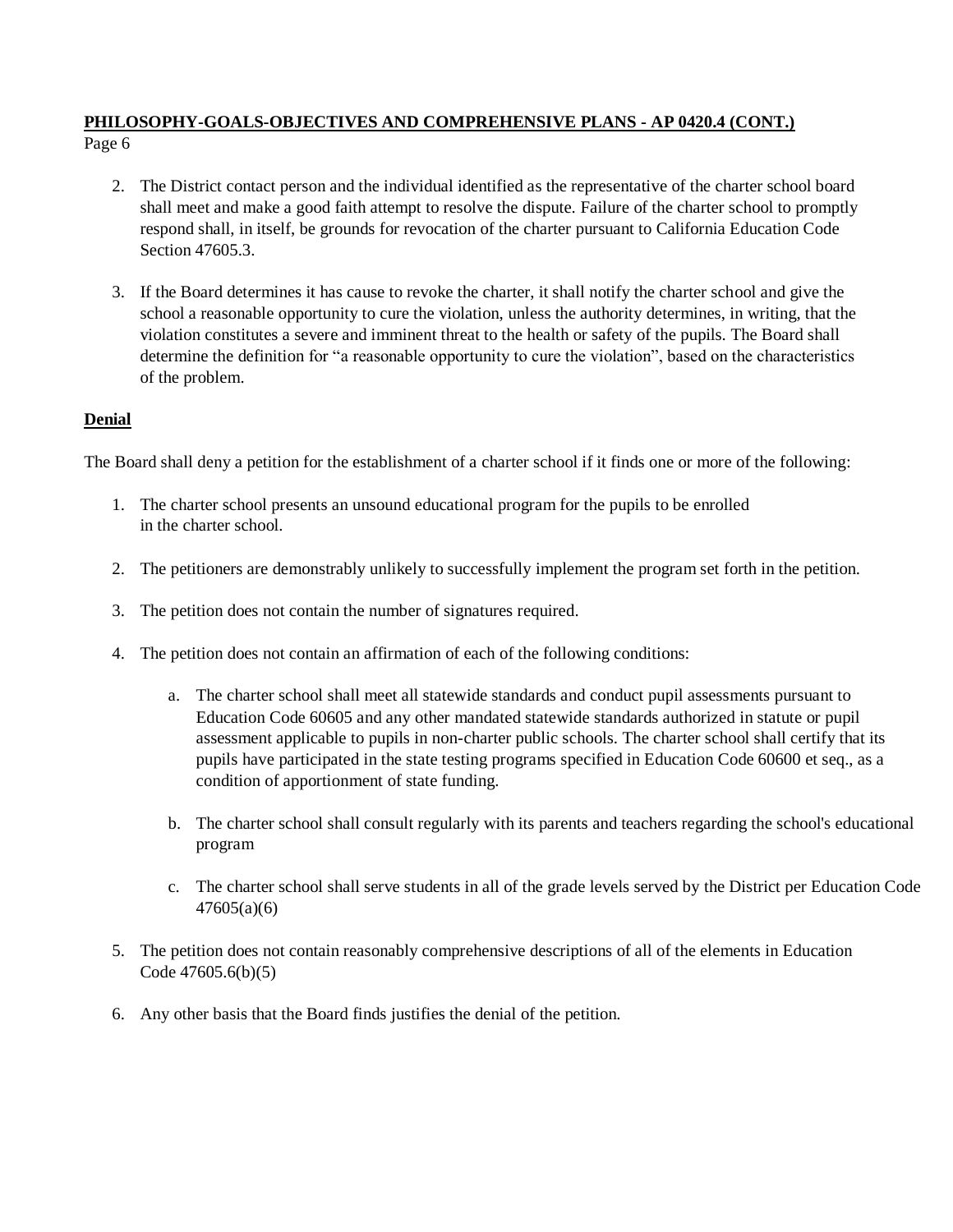## **Renewal - Timeline**

- 1. Applications to renew a charter with the District shall be submitted no earlier than nine months but not less than five months prior to the date of expiration of the current charter.
- 2. The renewal timeline will begin with a formal approval of the receipt of the charter renewal petition at a Board Meeting date confirmed by petitioners. At the request of petitioners, District staff may receive the physical and electronic copies of the charter renewal petition in advance of the meeting without impacting the statutory timeline.
- 3. Within 30 days of approving the receipt of a charter renewal petition at a regularly scheduled Board meeting, the Board must hold a public hearing on the charter renewal petition.
- 4. Within 60 days of approving the receipt of a charter renewal petition at a regularly scheduled Board meeting, the Board must make written factual findings to grant or deny the charter petition. Failure to make written factual findings within these 60 days shall be deemed an approval of the petition for renewal. *5 CCR 11966.4*
- 5. The deadline may be extended by an additional 30 days as long as both the Board and the petitioner agree to the extension.
- 6. The term of an approved charter renewal petition is granted for a period of five years.

## **Renewal – Criteria**

- 1. The charter renewal petition must meet the criteria set forth in the Charter Provisions, Special Education, Oversight, and Assurances sections above within OUHSD Administrative Procedure 0420.4 and must comply with any existing Memorandum of Understanding between the charter school and the District.
- 2. The charter renewal petition should include descriptions of how the charter school will comply with statutory requirements enacted since it was initially chartered or renewed. *EC 47607(a)(2)*
- 3. The charter renewal petition should demonstrate that the academic performance of the charter school is at least equal to the academic performance of the public schools that the charter school pupils would otherwise have been required to attend, as well as the academic performance of the schools in the school district in which the pupil population that is served at the charter school. *EC 47607(b)(4)(a)*
- 4. The charter renewal petition should demonstrate increases in pupil academic achievement for all groups of pupils schoolwide and among significant subgroups *EC 52052(e)*
- 5. Increases in pupil academic achievement for all groups of pupils served by the charter school is the most important factor in determining the renewal of the charter school. *EC 47607(a)(3)(a)*